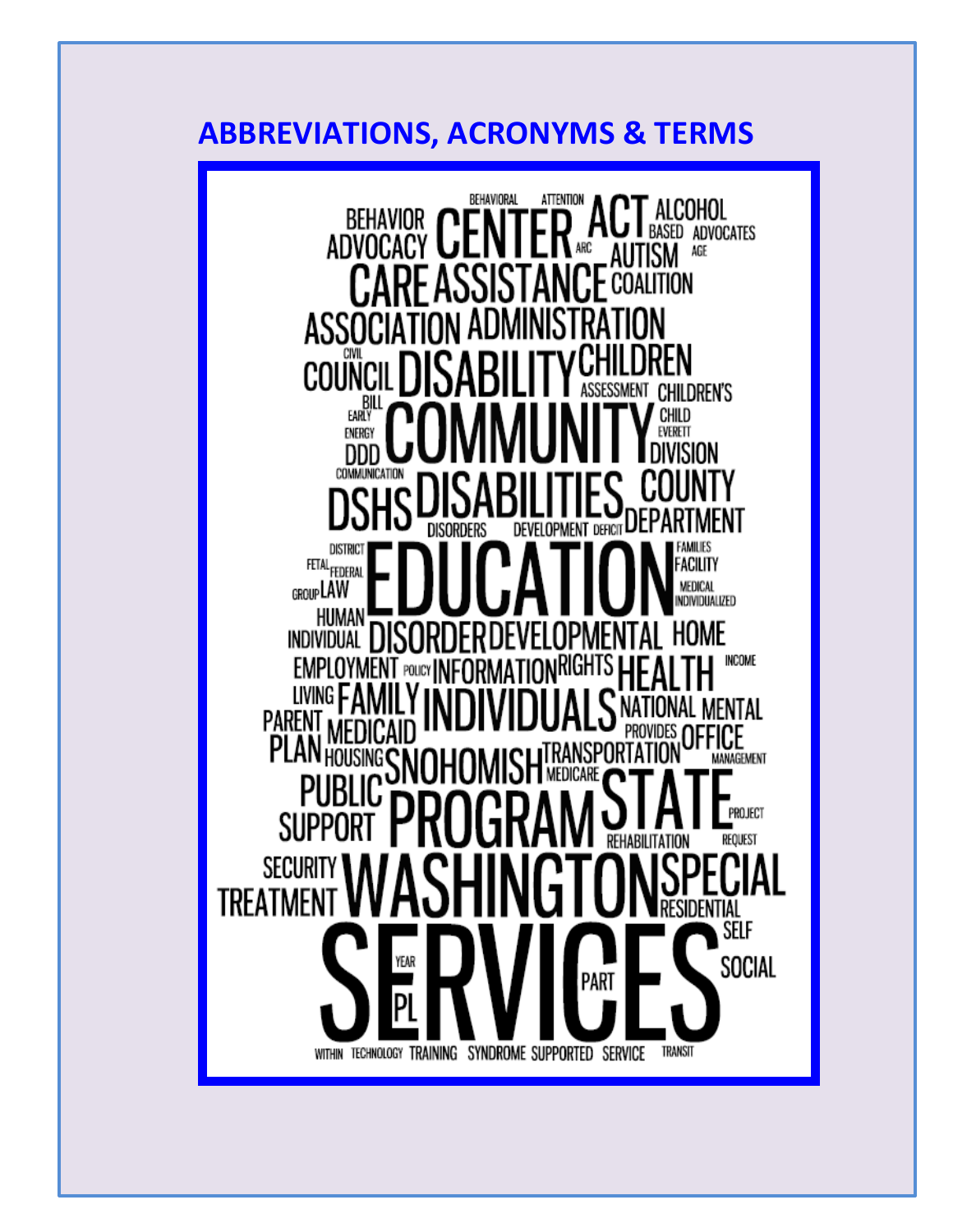| <b>AAA</b>    | Area Agencies on Aging                                                                               |
|---------------|------------------------------------------------------------------------------------------------------|
| <b>AAG</b>    | <b>Assistant Attorney General</b>                                                                    |
| <b>AAIDD</b>  | American Association for Intellectual and Developmental Disabilities                                 |
| <b>AAP</b>    | American Academy of Pediatrics                                                                       |
| <b>ACCT</b>   | Agency Council on Coordinated Transportation                                                         |
| <b>ACF</b>    | Administration for Children and Families (Federal Health and Human Services HHS)                     |
| <b>ACHS</b>   | <b>Association of County Human Services</b>                                                          |
| <b>ACIL</b>   | Associations of Centers for Independent Living                                                       |
| <b>ADA</b>    | Americans with Disabilities Act                                                                      |
| <b>ADATSA</b> | Alcohol and Drug Addiction Treatment and Support Act                                                 |
| <b>ADRC</b>   | Aging and Disability Resource Center                                                                 |
| <b>ADSA</b>   | Aging and Disability Services Administration                                                         |
| <b>AFDC</b>   | Aid to Families with Dependent Children - (Replaced by TANF Temporary Assistance for Needy Families) |
| <b>AFSCME</b> | American Federation of State County and Municipal Employees                                          |
| AG            | <b>Attorney General</b>                                                                              |
| <b>ALJ</b>    | Administrative Law Judge                                                                             |
| <b>ALTSA</b>  | Aging and Long Term Services Administration (DSHS) Dept of Social and Health Services                |
| <b>AOD</b>    | Alcohol and Other Drugs                                                                              |
| <b>APN</b>    | <b>Associated Provider Network</b>                                                                   |
| <b>APS</b>    | <b>Adult Protective Services</b>                                                                     |
| <b>ASAN</b>   | Autism Self Advocacy Network                                                                         |
| <b>ASW</b>    | Autism Society of Washington                                                                         |
| <b>ATN</b>    | <b>Autism Treatment Network</b>                                                                      |
| <b>AUCD</b>   | Association of University Centers on Disabilities                                                    |
| <b>BACB</b>   | <b>Behavior Analyst Certification Board</b>                                                          |
| <b>BCBA</b>   | <b>Board Certified Behavior Analyst</b>                                                              |
| <b>BIA</b>    | <b>Bureau of Indian Affairs</b>                                                                      |
| <b>BIAW</b>   | Brain Injury Association of Washington                                                               |
| <b>CA</b>     | Children's Administration (State)                                                                    |
| <b>CAC</b>    | <b>Community Advocacy Coalition</b>                                                                  |
| <b>CAP</b>    | <b>Community Action Partnership</b>                                                                  |
| <b>CAPA</b>   | Community Alternatives for People with Autism                                                        |
| <b>CDBG</b>   | <b>Community Development Block Grant</b>                                                             |
| <b>CCCS</b>   | <b>Consumer Credit Counseling Service</b>                                                            |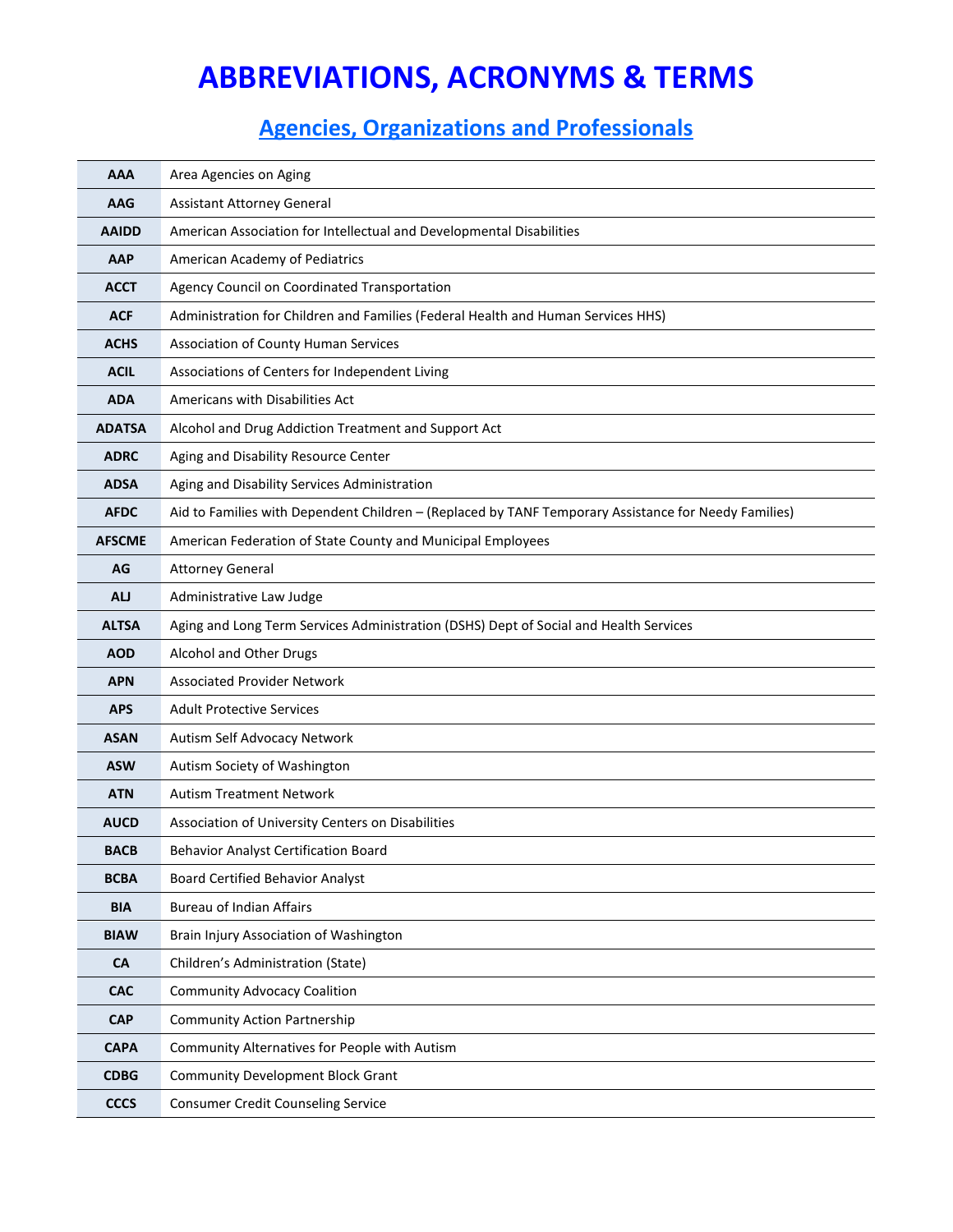| <b>CCS</b>       | <b>Catholic Community Services</b>                                                     |
|------------------|----------------------------------------------------------------------------------------|
| <b>CDC</b>       | Centers for Disease Control (Federal)                                                  |
| <b>CDS</b>       | <b>Child Development Services</b>                                                      |
| <b>CEA</b>       | <b>Community Employment Alliance</b>                                                   |
| <b>CEC</b>       | Council for Exceptional Children                                                       |
| <b>CFC</b>       | <b>Caseload Forecast Council</b>                                                       |
| <b>CFI</b>       | Center For Independence                                                                |
| <b>CFS</b>       | Children and Family Services (DSHS) State Dept. Social and Health Services             |
| <b>CHADD</b>     | <b>Children with Attention Deficit Disorders</b>                                       |
| <b>CHDD</b>      | Center on Human Development and Disabilities                                           |
| <b>CHIP</b>      | Children's Health Insurance Program                                                    |
| <b>CIC</b>       | <b>Coalition for Inclusive Communities</b>                                             |
| <b>CJTC</b>      | <b>Criminal Justice Training Commission</b>                                            |
| <b>CLASS Act</b> | Community Living Assistance and Support Services (Federal)                             |
| <b>CLS</b>       | Columbia Legal Services                                                                |
| <b>CMS</b>       | Center for Medicare and Medicaid Services (Federal)                                    |
| <b>COP</b>       | <b>Community of Practice</b>                                                           |
| <b>CORD</b>      | Coalition of Responsible Disabled                                                      |
| <b>CPGB</b>      | Certified Professional Guardianship Board                                              |
| <b>CPP</b>       | <b>Community Protection Program</b>                                                    |
| <b>CPPA</b>      | <b>Community Protection Providers Association</b>                                      |
| <b>CPS</b>       | Child Protective Services (DSHS) State Dept. Social and Health Services                |
| <b>CRM</b>       | Case Resource Manager                                                                  |
| <b>CRSA</b>      | <b>Community Residential Services Association</b>                                      |
| <b>CSBG</b>      | <b>Community Service Block Grant</b>                                                   |
| <b>CSHCN</b>     | Children with Special Health Care Needs                                                |
| <b>CSO</b>       | Community Services Office (DSHS) State Dept. Social and Health Services                |
| <b>CSTC</b>      | Child Study and Treatment Center                                                       |
| <b>CT</b>        | Community Transit - Fixed routes throughout Snohomish County                           |
| <b>CWDR</b>      | Central Washington Disability Resources                                                |
| <b>DART</b>      | Dial-A-Ride Transportation - Para Transit services through Community Transit           |
| <b>DASA</b>      | Division of Alcohol and Substance Abuse (DSHS) State Dept. Social and Health Services  |
| <b>DBHR</b>      | Division of Behavioral Health and Recovery                                             |
| <b>DCFS</b>      | Division of Children and Family Services (DSHS) State Dept. Social and Health Services |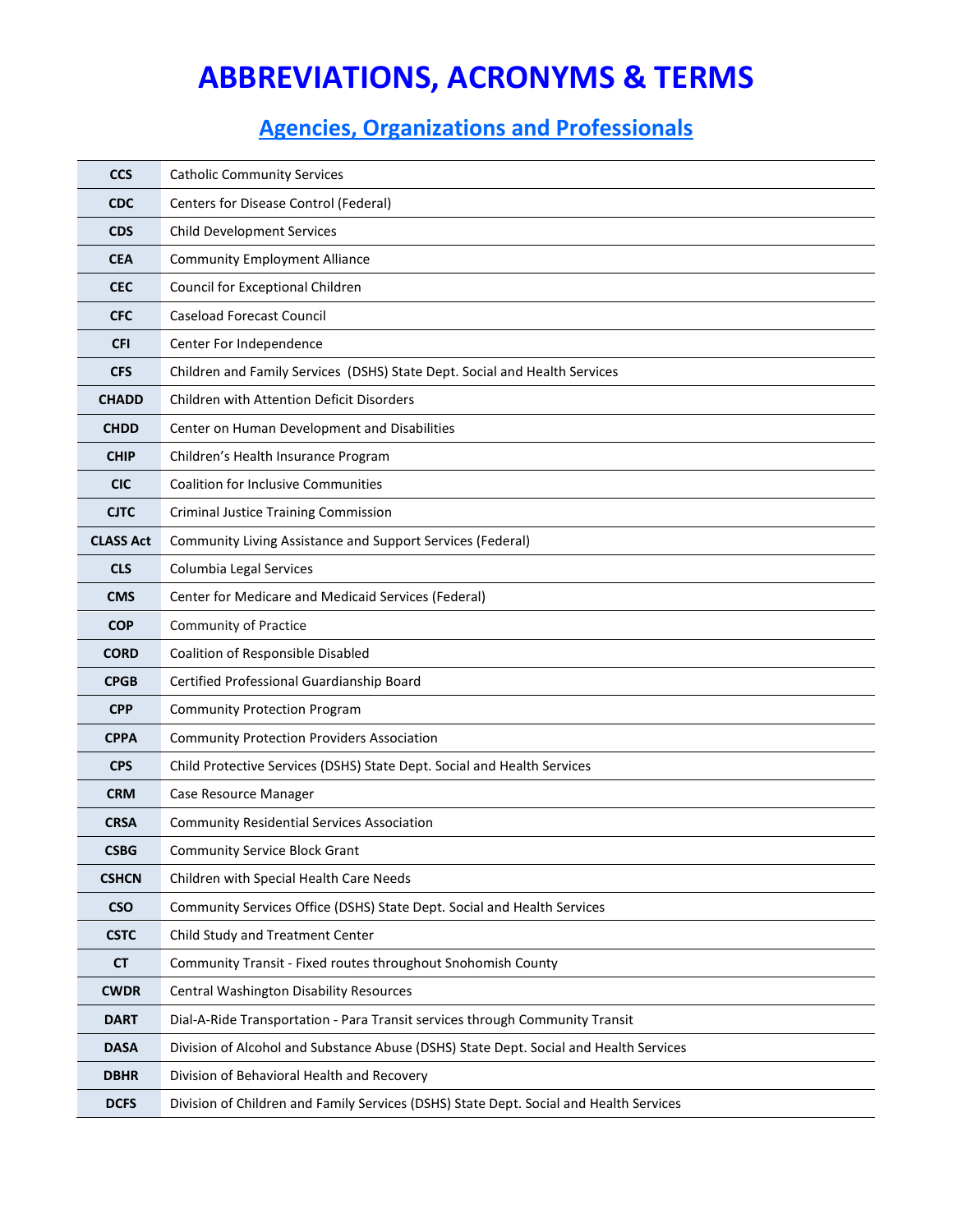| <b>DD</b>    | <b>Developmental Disabilities</b>                                                                                                                            |
|--------------|--------------------------------------------------------------------------------------------------------------------------------------------------------------|
| <b>DDA</b>   | Developmental Disabilities Administration (DSHS) State Dept. Social and Health Services (formerly DDD)                                                       |
| <b>DDAB</b>  | Developmental Disability Advisory Board                                                                                                                      |
| <b>DDC</b>   | Developmental Disabilities Council (DOH) Department of Health                                                                                                |
| <b>DDD</b>   | Division of Developmental Disabilities (now DDA)                                                                                                             |
| <b>DEL</b>   | Department of Early Learning                                                                                                                                 |
| <b>DMHP</b>  | Designated Mental Health Professional                                                                                                                        |
| <b>DNR</b>   | Department of Natural Resources                                                                                                                              |
| <b>DOC</b>   | Department of Corrections - State                                                                                                                            |
| <b>DOH</b>   | Department of Health                                                                                                                                         |
| <b>DOJ</b>   | Department of Justice                                                                                                                                        |
| <b>DOL</b>   | Department of Labor                                                                                                                                          |
| <b>DOT</b>   | Department of Transportation                                                                                                                                 |
| <b>DPC</b>   | Disability Policy Collaboration (The Arc US/United Cerebral Palsy US)                                                                                        |
| <b>DRC</b>   | Dispute Resolution Center - Volunteers of America                                                                                                            |
| <b>DRW</b>   | Disability Rights Washington                                                                                                                                 |
| <b>DSB</b>   | Department of Services for the Blind                                                                                                                         |
| <b>DSHS</b>  | Department of Social and Health Services - State of Washington                                                                                               |
| <b>DVR</b>   | Division of Vocational Rehabilitation (DSHS) State Dept. Social and Health Services                                                                          |
| E&T          | Evaluation and Treatment - Community-based facility, licensed for involuntary treatment, an alternative to sending<br>individuals to Western State Hospital. |
| <b>EAP</b>   | <b>Energy Assistance Program</b>                                                                                                                             |
| <b>ECEAP</b> | Early Childhood Education and Assistance Program                                                                                                             |
| <b>EHA</b>   | <b>Everett Housing Authority</b>                                                                                                                             |
| <b>EHS</b>   | Early Head Start                                                                                                                                             |
| <b>EIP</b>   | Early Intervention Program                                                                                                                                   |
| <b>EPSDT</b> | Early Periodic Screening, Diagnosis and Treatment                                                                                                            |
| <b>ERIC</b>  | <b>Educational Resource Information Center</b>                                                                                                               |
| <b>ESD</b>   | Educational Service District (Snohomish County is in ESD 189)                                                                                                |
| <b>ESIT</b>  | Early Support for Infants and Toddlers (Formerly ITEIP) Dept of Early Learning                                                                               |
| ET.          | Everett Transit - Public transportation within the Everett city limits                                                                                       |
| <b>FAIR</b>  | Freedom ~ Access ~ Independence ~ Respect                                                                                                                    |
| <b>FDA</b>   | Food and Drug Administration                                                                                                                                 |
| <b>FEAT</b>  | Families for Effective Autism Treatment                                                                                                                      |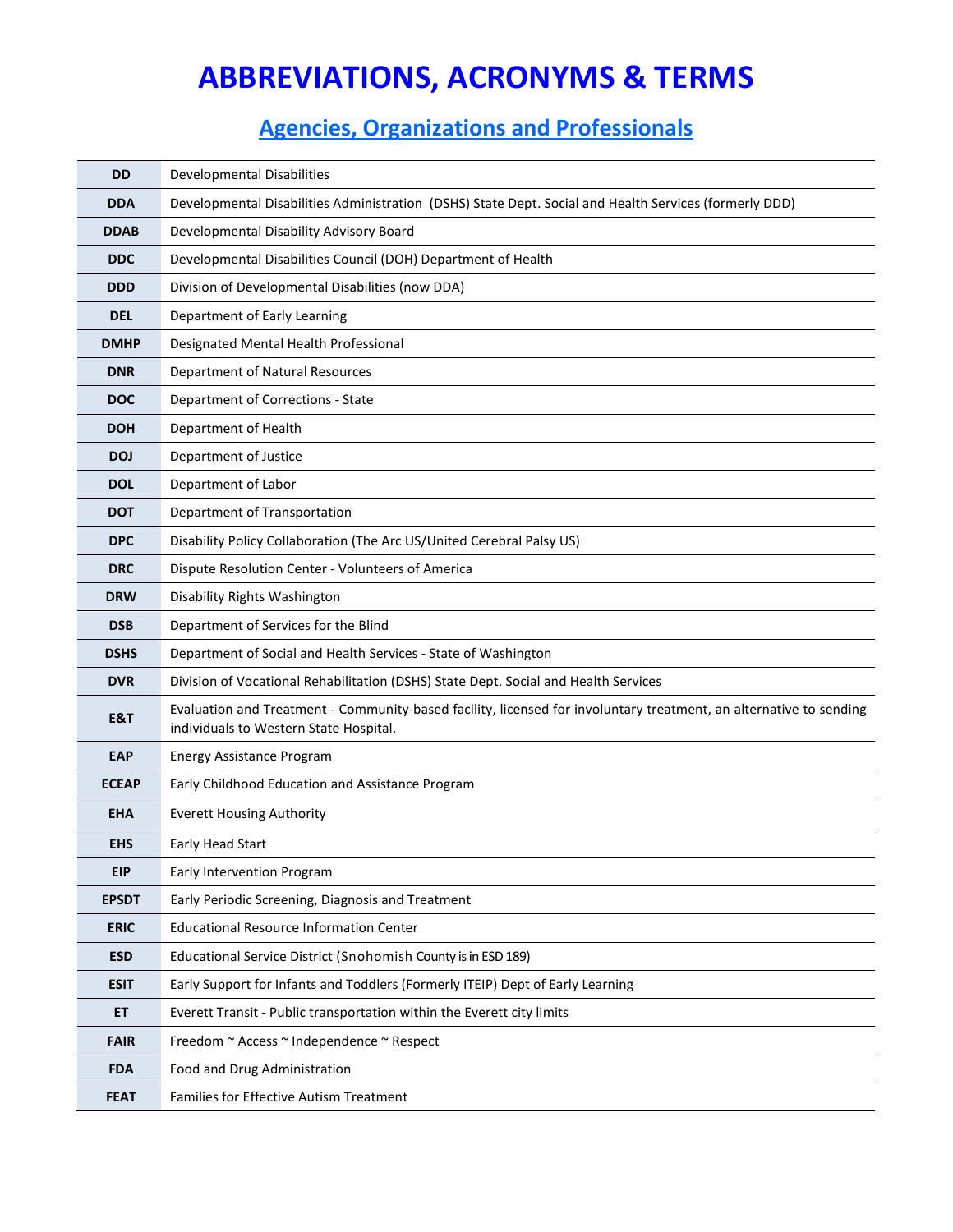| <b>FEPP</b>                         | Family Educator Partnership Project                                                                                                    |
|-------------------------------------|----------------------------------------------------------------------------------------------------------------------------------------|
| <b>FICC</b>                         | Family Interagency Coordinating Council - Birth-to-Six                                                                                 |
| <b>FRC</b>                          | Family Resource Coordinator - for birth to three aged children that have developmental delays.                                         |
| <b>FREED</b>                        | Family Resources, Education and Empowerment for Developmental Disabilities                                                             |
| <b>FSC</b>                          | <b>Family Support Center</b>                                                                                                           |
| <b>HASCO</b>                        | Housing Authority of Snohomish County                                                                                                  |
| <b>HCA</b>                          | <b>Health Care Authority</b>                                                                                                           |
| <b>HCS</b>                          | Home and Community Services (DSHS) State Dept. Social and Health Services                                                              |
| <b>HHS</b>                          | Health and Human Services (Federal)                                                                                                    |
| <b>HOUSING</b><br><b>TRUST FUND</b> | State legislation making community funding available for the development of low income / accessible housing<br>options.                |
| <b>HPTF</b>                         | Homeless Policy Task Force                                                                                                             |
| <b>HUD</b>                          | U.S. Dept of Housing and Urban Development                                                                                             |
| <b>ILC</b>                          | Independent Living Center                                                                                                              |
| <b>ITA</b>                          | Involuntary Treatment Act - Law governing the commitment of individuals against their will who is a danger to<br>themselves or others. |
| <b>JLARC</b>                        | Joint Legislative Audit and Review Committee                                                                                           |
| JRA                                 | Juvenile Rehabilitation Administration                                                                                                 |
| <b>KIT</b>                          | Kids Included Together - National Center on Inclusion                                                                                  |
| L & I                               | Labor and Industries                                                                                                                   |
| <b>LDA</b>                          | Learning Disabilities Association of Washington                                                                                        |
| <b>LEAD</b>                         | Leadership, Education, Advocacy, and Determination (Snohomish County self-advocacy group)                                              |
| <b>LEND</b>                         | Leadership Education in Neurodevelopmental and related Disabilities                                                                    |
| LLA                                 | Local Lead Agency                                                                                                                      |
| <b>LTC</b>                          | Long Term Care                                                                                                                         |
| MAA                                 | Medical Assistance Administration                                                                                                      |
| <b>MAP</b>                          | <b>Medicaid Assistance Program</b>                                                                                                     |
| <b>MDT</b>                          | Multidisciplinary Team                                                                                                                 |
| <b>MHP</b>                          | Mental Health Professional                                                                                                             |
| <b>MICP</b>                         | Medically Intensive Children's Program                                                                                                 |
| <b>NAC</b>                          | Northwest Autism Center                                                                                                                |
| <b>NADS</b>                         | National Association for Down Syndrome                                                                                                 |
| <b>NAMI</b>                         | National Alliance for people with Mental Illness                                                                                       |
| <b>NCC</b>                          | <b>Nursing Care Consultant</b>                                                                                                         |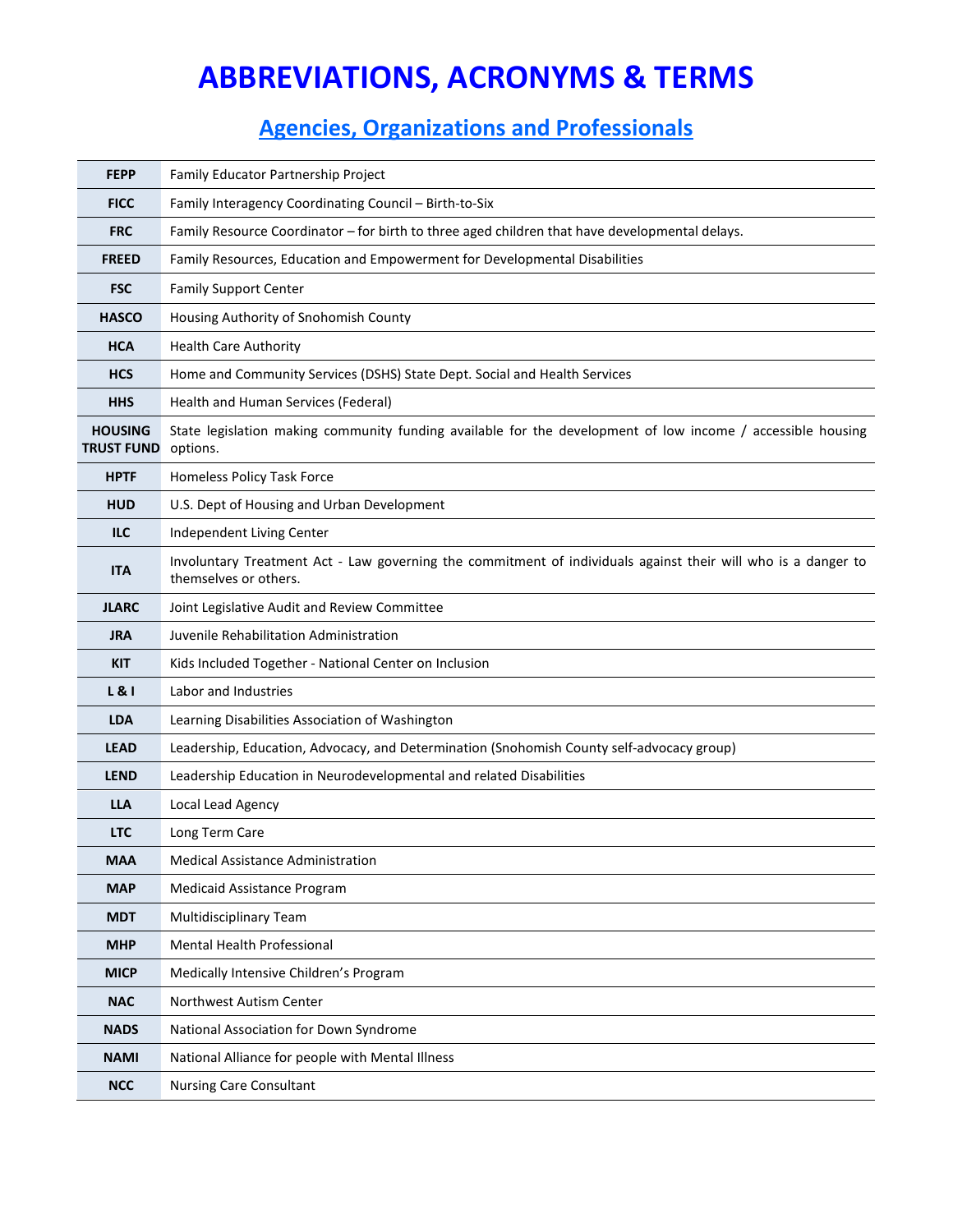| <b>NICHCY</b>       | National Information Center for Children and Youth with Disabilities                   |
|---------------------|----------------------------------------------------------------------------------------|
| <b>NOFAS</b>        | National Organization on Fetal Alcohol Syndrome                                        |
| <b>NORD</b>         | National Organization for Rare Disorders                                               |
| <b>NWJP</b>         | Northwest Justice Project                                                              |
| <b>OAC</b>          | Office of Administrator of the Courts                                                  |
| <b>OAH</b>          | Office of Administrative Hearings                                                      |
| <b>OCA</b>          | Office of Children's Affairs                                                           |
| <b>OCR</b>          | Office of Civil Rights                                                                 |
| <b>OFM</b>          | <b>Office for Financial Management</b>                                                 |
| <b>OHCD</b>         | Office of Housing and Community Development                                            |
| <b>OPG</b>          | Office of Public Guardianship                                                          |
| <b>OSEP</b>         | Office of Special Education Programs                                                   |
| <b>OSERS</b>        | Office of Special Education and Rehabilitative Services                                |
| <b>OSPI</b>         | Office of Superintendent of Public Instruction                                         |
| <b>OTA</b>          | <b>Occupational Therapy Association</b>                                                |
| <b>OWEA</b>         | Office of Weatherization and Energy Assistance                                         |
| P 20/20             | Partnership 20/20                                                                      |
| <b>P&amp;A</b>      | Protection and Advocacy - Federally mandated agency focused on civil rights            |
| <b>P1</b>           | Provider 1                                                                             |
| P <sub>2</sub> P    | Parent to Parent                                                                       |
| <b>PACER</b>        | Parent Advocacy Coalition for Educational Rights                                       |
| <b>Para Transit</b> | Provides service for individuals unable to use public transportation due to disability |
| <b>PASRR</b>        | Pre Admission Screening and Resident Review                                            |
| <b>PAVE</b>         | Partnerships for Action Voices for Empowerment                                         |
| <b>PESB</b>         | Professional Educator Standards Board                                                  |
| <b>PFOW</b>         | People First of Washington                                                             |
| <b>PSE HELP</b>     | Puget Sound Energy Home Energy Low-Income Program                                      |
| <b>PSS</b>          | Project Self-Sufficiency                                                               |
| PT                  | Physical Therapist                                                                     |
| PTI                 | Statewide Parent Training and Information Center                                       |
| <b>PUD</b>          | <b>Public Utilities District</b>                                                       |
| RA                  | Regional Administrator                                                                 |
| <b>RAMP</b>         | Regional Access Mobility Program                                                       |
| <b>RCL</b>          | Roads to Community Living                                                              |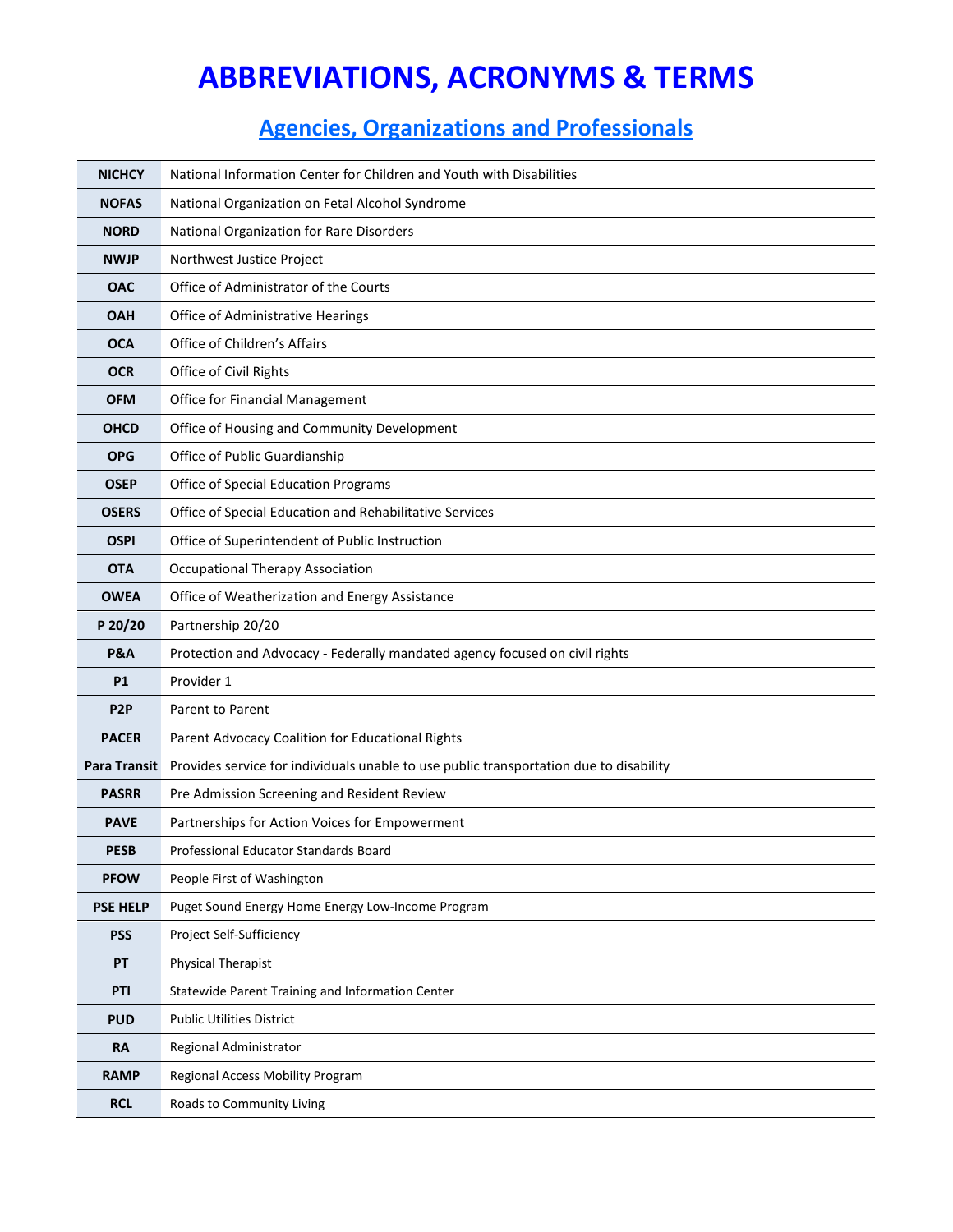| <b>RCS</b>         | <b>Residential Care Services</b>                                                                                                                                                                                                                                                                                                                                                                                                                                                                                                                         |
|--------------------|----------------------------------------------------------------------------------------------------------------------------------------------------------------------------------------------------------------------------------------------------------------------------------------------------------------------------------------------------------------------------------------------------------------------------------------------------------------------------------------------------------------------------------------------------------|
| <b>REGION II</b>   | Washington is divided into three regions for administration of DSHS services: King, Skagit, Snohomish, Whatcom, Island<br>and San Juan Counties make up Region 2                                                                                                                                                                                                                                                                                                                                                                                         |
| <b>RHC</b>         | <b>Residential Habilitation Center</b>                                                                                                                                                                                                                                                                                                                                                                                                                                                                                                                   |
| <b>RSA</b>         | Rehabilitation Services Administration                                                                                                                                                                                                                                                                                                                                                                                                                                                                                                                   |
| <b>RSN</b>         | Regional Support Network - Provides mental health services for Medicaid eligible.                                                                                                                                                                                                                                                                                                                                                                                                                                                                        |
| <b>SABE</b>        | Self-Advocates Becoming Empowered                                                                                                                                                                                                                                                                                                                                                                                                                                                                                                                        |
| <b>SAIL</b>        | Self-Advocates In Leadership                                                                                                                                                                                                                                                                                                                                                                                                                                                                                                                             |
| <b>SAVE</b>        | Students Against Violence Everywhere                                                                                                                                                                                                                                                                                                                                                                                                                                                                                                                     |
| <b>SAW</b>         | Self-Advocates of Washington                                                                                                                                                                                                                                                                                                                                                                                                                                                                                                                             |
| <b>SAY</b>         | Sexually Aggressive Youth                                                                                                                                                                                                                                                                                                                                                                                                                                                                                                                                |
| <b>SCHIP</b>       | State Children's Health Insurance Program                                                                                                                                                                                                                                                                                                                                                                                                                                                                                                                |
| <b>SEAC</b>        | Special Education Advisory Council                                                                                                                                                                                                                                                                                                                                                                                                                                                                                                                       |
| <b>SEC</b>         | <b>Special Education Coalition</b>                                                                                                                                                                                                                                                                                                                                                                                                                                                                                                                       |
| <b>SEIU</b>        | Service Employees International Union                                                                                                                                                                                                                                                                                                                                                                                                                                                                                                                    |
| <b>SEPPAC</b>      | Special Education Parent and Professional Advisory Council                                                                                                                                                                                                                                                                                                                                                                                                                                                                                               |
| <b>SETC</b>        | Special Education Technology Center                                                                                                                                                                                                                                                                                                                                                                                                                                                                                                                      |
| <b>SHD</b>         | Snohomish Health District                                                                                                                                                                                                                                                                                                                                                                                                                                                                                                                                |
| <b>SHIP</b>        | State Health Insurance Assistance Program                                                                                                                                                                                                                                                                                                                                                                                                                                                                                                                |
| <b>SICC</b>        | State Interagency Coordinating Council (birth to three services)                                                                                                                                                                                                                                                                                                                                                                                                                                                                                         |
| <b>SILC</b>        | State Independent Living Council                                                                                                                                                                                                                                                                                                                                                                                                                                                                                                                         |
| <b>SLP</b>         | Speech Language Pathologist                                                                                                                                                                                                                                                                                                                                                                                                                                                                                                                              |
| <b>SNOTRAC</b>     | Snohomish County Special Needs Transportation Coalition                                                                                                                                                                                                                                                                                                                                                                                                                                                                                                  |
| <b>SOC or SOU</b>  | Special Offenders Center (or Unit) at Monroe Reformatory (under DOC) where offenders with mental illness are housed                                                                                                                                                                                                                                                                                                                                                                                                                                      |
| <b>SPC</b>         | <b>Statewide Parent Coalition</b>                                                                                                                                                                                                                                                                                                                                                                                                                                                                                                                        |
| <b>SPED</b>        | <b>Special Education</b>                                                                                                                                                                                                                                                                                                                                                                                                                                                                                                                                 |
| <b>SR 1&amp; A</b> | Senior Information & Assistance                                                                                                                                                                                                                                                                                                                                                                                                                                                                                                                          |
| <b>SSA</b>         | Social Security Administration<br><b>CDB:</b> Social Security Childhood Disability Benefit<br><b>DAC:</b> Social Security Disabled Adult Child<br>$\bullet$<br>SSD: Social Security Disability Insurance: Based on earnings and contributions made during employment.<br>٠<br>SSI: Supplemental Security Income Based on need; available to low-income individuals with disabilities<br>$\bullet$<br>PASS: Plan for Achieving Self Support (Social Security)<br><b>IRWE: Impairment Related Work Expense</b><br>PESS: Property Essential to Self-Support |
| <b>SSOTA</b>       | Special Sex Offender Treatment Alternative                                                                                                                                                                                                                                                                                                                                                                                                                                                                                                               |
| <b>STOMP</b>       | Specialized Training of Military Parents                                                                                                                                                                                                                                                                                                                                                                                                                                                                                                                 |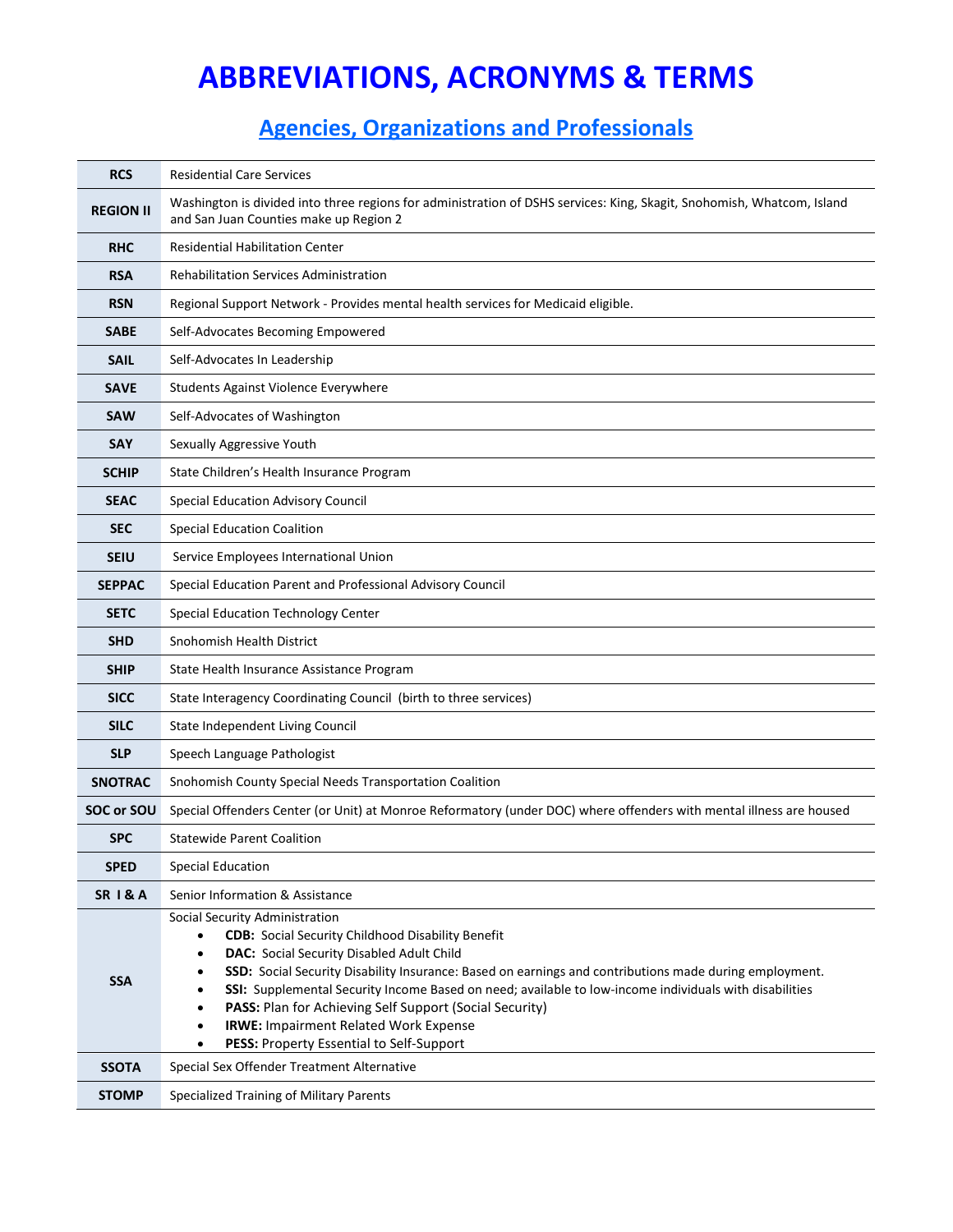| <b>TANF</b>    | Temporary Assistance to Needy Families                                                                              |
|----------------|---------------------------------------------------------------------------------------------------------------------|
| <b>TAP</b>     | <b>Transportation Assistance Program</b>                                                                            |
| <b>The Arc</b> | (Officially not an acronym, some chapters use Advocates for the Rights of Citizens with developmental disabilities) |
| <b>TVW</b>     | Washington Public Affairs Television (covers all 3 branches of government)                                          |
| <b>VOA</b>     | <b>Volunteers of America</b>                                                                                        |
| <b>VPP</b>     | <b>Voluntary Placement Program</b>                                                                                  |
| <b>WAA</b>     | <b>Washington Autism Advocacy</b>                                                                                   |
| <b>WAAA</b>    | Washington Autism Alliance and Advocacy                                                                             |
| <b>WAMI</b>    | Washington Alliance of the Mentally III                                                                             |
| <b>WAP</b>     | <b>Weatherization Assistance Program</b>                                                                            |
| <b>WATA</b>    | Washington State Assistive Technology Alliance                                                                      |
| <b>WDCSC</b>   | WorkForce Development Council of Snohomish County                                                                   |
| <b>WEA</b>     | <b>Washington Education Association</b>                                                                             |
| <b>WIC</b>     | Women, Infant, Child Program                                                                                        |
| <b>WISE</b>    | Washington Initiative for Supported Employment                                                                      |
| <b>WSDS</b>    | <b>Washington Sensory Disabilities Services</b>                                                                     |
| <b>WSH</b>     | Western State Hospital                                                                                              |
| <b>WSHA</b>    | Washington Speech and Hearing Association                                                                           |
| <b>WSHRC</b>   | Washington State Human Rights Commission                                                                            |
| <b>WSIPP</b>   | Washington State Institute for Public Policy                                                                        |
| <b>WSPC</b>    | Washington State Parent Coalitions for Developmental Disabilities                                                   |
| <b>WSSEC</b>   | Washington State Special Education Coalition                                                                        |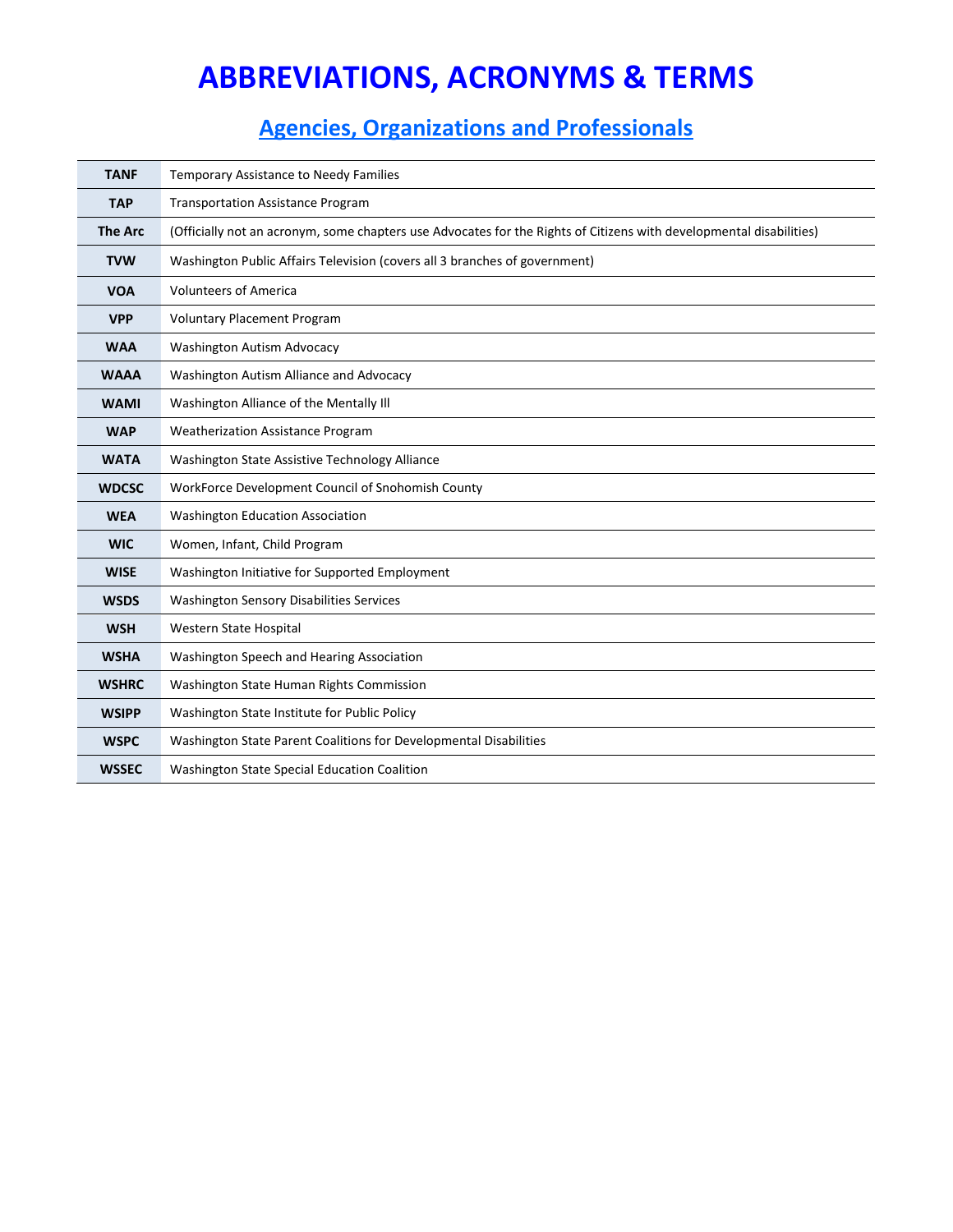### **Diagnosis / Medical Terms / Services / Health Insurance**

| <b>ABA</b>  | <b>Applied Behavior Analysis</b>                                      |
|-------------|-----------------------------------------------------------------------|
| <b>ACC</b>  | Alternative and Augmentative Communication                            |
| <b>ADD</b>  | <b>Attention Deficit Disorder</b>                                     |
| <b>ADHD</b> | Attention Deficit Hyperactivity Disorder                              |
| <b>ADL</b>  | Activities of Daily Living (DDA assessment)                           |
| <b>AIT</b>  | <b>Auditory Integration Training</b>                                  |
| <b>ARNP</b> | Advanced Registered Nurse Practitioner                                |
| <b>ASD</b>  | Autism Spectrum Disorder                                              |
| <b>AT</b>   | Assistive Technology                                                  |
| <b>BCBA</b> | <b>Board Certified Behavior Analyst</b>                               |
| <b>BD</b>   | <b>Behavioral Disability</b>                                          |
| <b>BSP</b>  | <b>Behavioral Support Plan</b>                                        |
| <b>CARS</b> | Childhood Autism Rating Scale                                         |
| <b>CBI</b>  | Cognitive Behavioral Intervention                                     |
| CD          | <b>Communication Disorders</b>                                        |
| <b>CDS</b>  | <b>Communication Disorder Specialist</b>                              |
| <b>COD</b>  | Co-Occurring Disorder                                                 |
| <b>CP</b>   | Cerebral Palsy                                                        |
| <b>CPG</b>  | Certified Professional Guardian                                       |
| <b>CRM</b>  | Case Resource Manager (DDA) Developmental Disabilities Administration |
| <b>CVI</b>  | <b>Cortical Visual Impairment</b>                                     |
| <b>DD</b>   | Developmental Disability                                              |
| <b>DME</b>  | Durable Medical Equipment                                             |
| <b>DNR</b>  | Do Not Resuscitate                                                    |
| <b>DS</b>   | Down Syndrome                                                         |
| <b>DSM</b>  | Diagnostic and Statistical Manual of Mental Disorders                 |
| <b>DX</b>   | Diagnosis                                                             |
| <b>FASD</b> | Fetal Alcohol Syndrome Disorders                                      |
| <b>FASE</b> | Fetal Alcohol Syndrome/Effects                                        |
| <b>FRC</b>  | Family Resource Coordinator (Birth to age 3)                          |
| <b>HFA</b>  | <b>High Functioning Autism</b>                                        |
| ID          | <b>Intellectual Disability</b>                                        |
| <b>IDD</b>  | Intellectual Developmental Disability                                 |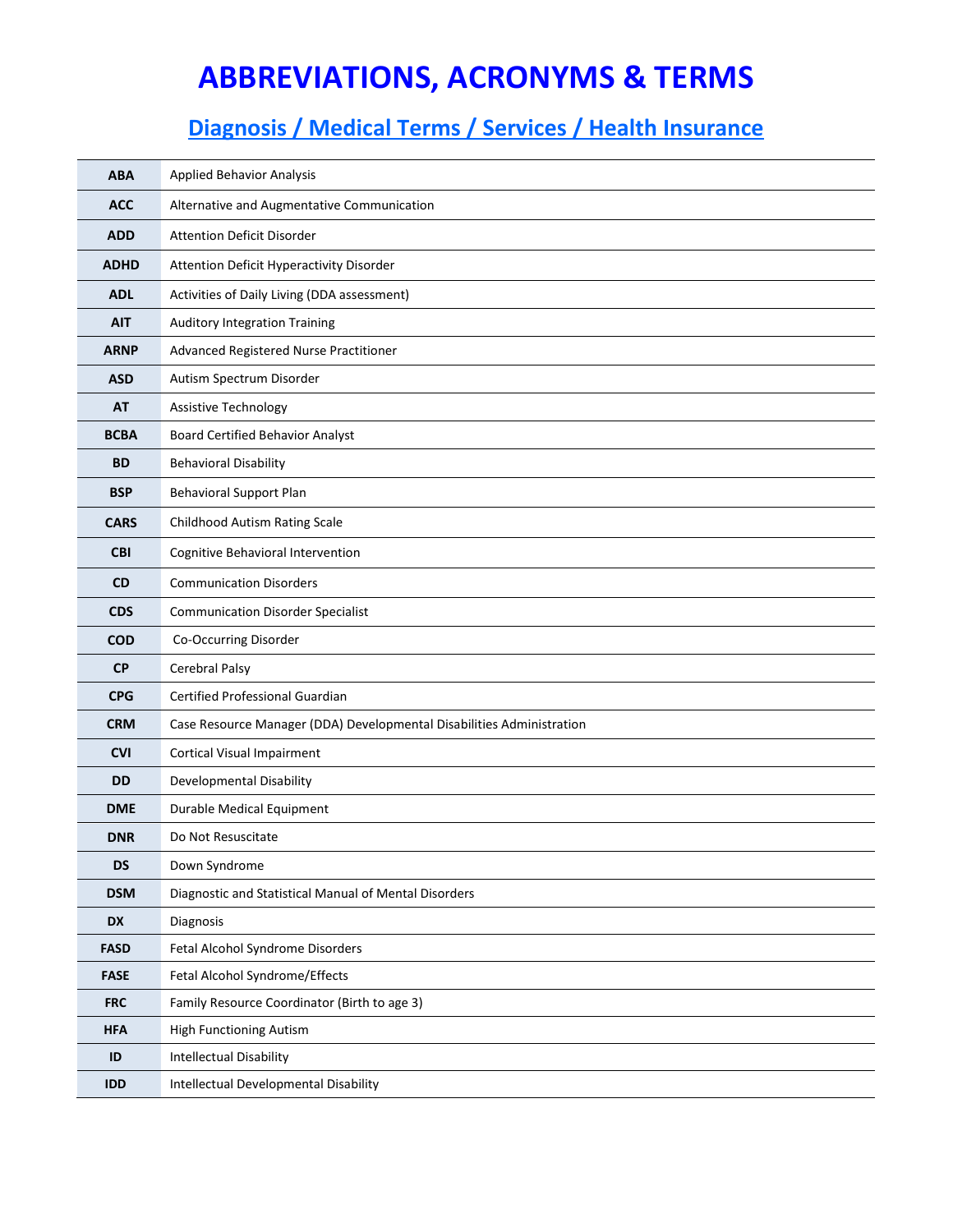| LD              | Learning Disability                                                                                                                                                                                                                                                                                |
|-----------------|----------------------------------------------------------------------------------------------------------------------------------------------------------------------------------------------------------------------------------------------------------------------------------------------------|
| <b>LMHC</b>     | Licensed Mental Health Counselor                                                                                                                                                                                                                                                                   |
| <b>MEDICAID</b> | Title XIX of the Social Security Act provides a broad spectrum of health care services for very low income individuals of all<br>ages and disabilities                                                                                                                                             |
| <b>MEDICARE</b> | Part A: Coverage for hospital and inpatient services<br>Part B: Coverage for doctor visits, outpatient services, durable medical equipment<br>Part C: Makes Medicare services available through private plans (HMO, PPO, etc)<br>Part D: Coverage for prescription drugs (also called Medicare Rx) |
| <b>MR</b>       | <b>Mental Retardation</b>                                                                                                                                                                                                                                                                          |
| <b>MRI</b>      | Magnetic Resonance Imaging                                                                                                                                                                                                                                                                         |
| <b>MSDD</b>     | Multi-Sensory Developmental Delays                                                                                                                                                                                                                                                                 |
| <b>NLD</b>      | Nonverbal Learning Disability                                                                                                                                                                                                                                                                      |
| <b>OCD</b>      | Obsessive Compulsive Disorder                                                                                                                                                                                                                                                                      |
| <b>ODD</b>      | <b>Oppositional Defiance Disorder</b>                                                                                                                                                                                                                                                              |
| <b>OT</b>       | <b>Occupational Therapist</b>                                                                                                                                                                                                                                                                      |
| <b>PCA</b>      | Personal Care Attendant                                                                                                                                                                                                                                                                            |
| <b>PCP</b>      | Primary Care Provider - Usually a doctor                                                                                                                                                                                                                                                           |
| <b>PDD</b>      | Pervasive Developmental Disorder                                                                                                                                                                                                                                                                   |
| <b>PDDNOS</b>   | Pervasive Development Disorder Not Otherwise Specified                                                                                                                                                                                                                                             |
| <b>PKU</b>      | Phenylketonuria                                                                                                                                                                                                                                                                                    |
| PT              | <b>Physical Therapist</b>                                                                                                                                                                                                                                                                          |
| <b>RBT</b>      | Registered Behavior Technician                                                                                                                                                                                                                                                                     |
| <b>RN</b>       | <b>Registered Nurse</b>                                                                                                                                                                                                                                                                            |
| <b>RX</b>       | Prescription (medical)                                                                                                                                                                                                                                                                             |
| <b>SBD</b>      | Severe Behavior Disability                                                                                                                                                                                                                                                                         |
| <b>SHIBA</b>    | Statewide Health Insurance Benefits Advisors                                                                                                                                                                                                                                                       |
| <b>SLP</b>      | Speech-Language Pathologist                                                                                                                                                                                                                                                                        |
| <b>TBI</b>      | Traumatic Brain Injury                                                                                                                                                                                                                                                                             |
| <b>TX</b>       | Treatment                                                                                                                                                                                                                                                                                          |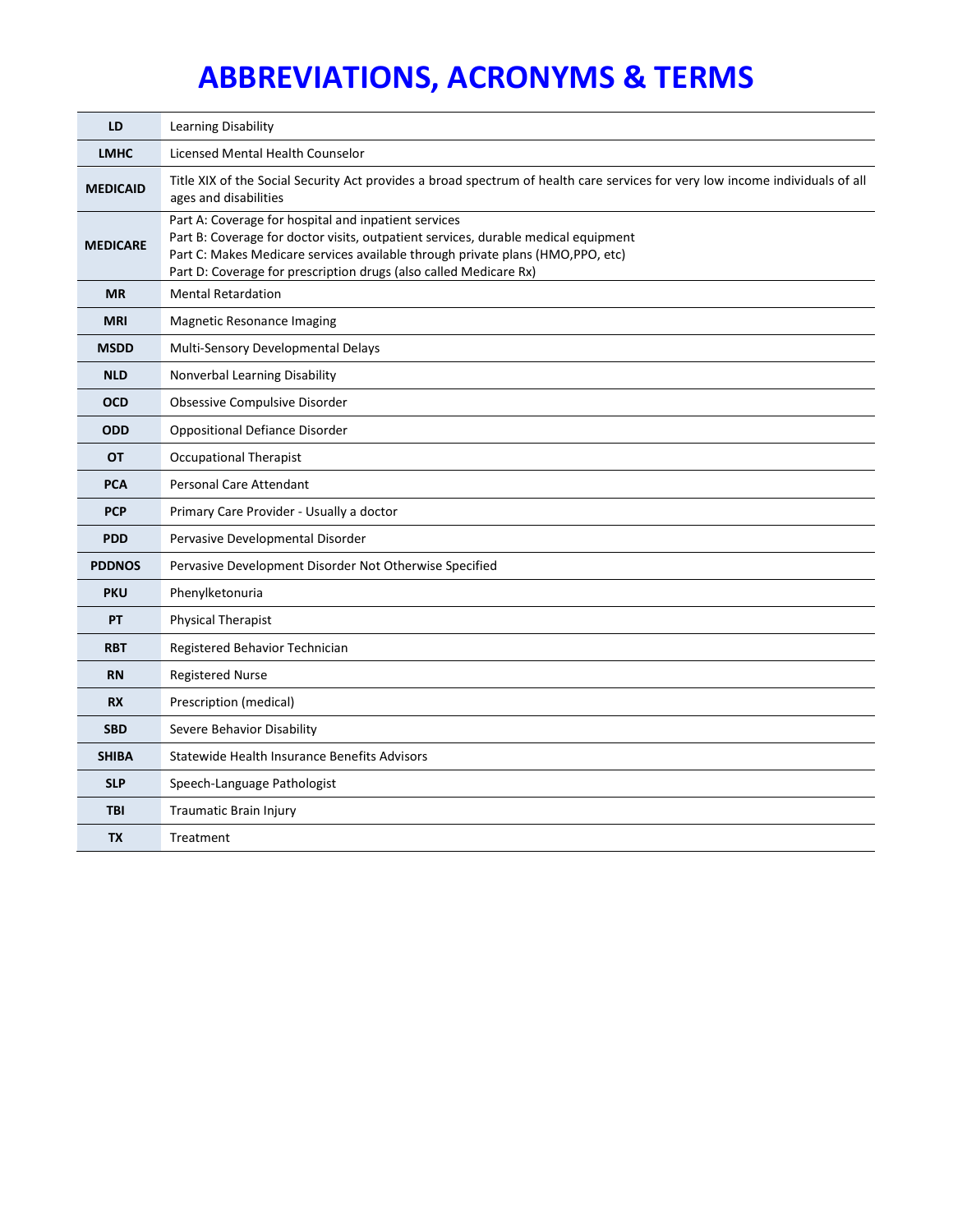### **Employment**

| <b>APSE</b>      | Association of People Supporting EmploymentFirst                                                          |
|------------------|-----------------------------------------------------------------------------------------------------------|
| <b>CA</b>        | <b>Community Access</b>                                                                                   |
| <b>CBA</b>       | <b>Community Based Assessment</b>                                                                         |
| <b>CP</b>        | Career Path                                                                                               |
| <b>CRP</b>       | <b>Community Rehabilitation Program</b>                                                                   |
| <b>DVR</b>       | Division of Vocational Rehabilitation                                                                     |
| <b>GSE</b>       | Group Supported Employment                                                                                |
| IE               | Individual Employment                                                                                     |
| <b>IRWE</b>      | Impairment Related Work Experience (SSA)                                                                  |
| <b>ISE</b>       | Individual Supported Employment                                                                           |
| <b>OJT</b>       | On-the-Job Training                                                                                       |
| <b>PASS</b>      | Plan for Achieving Self Support (Social Security)                                                         |
| <b>PCP</b>       | Person Centered Plan                                                                                      |
| <b>PESS</b>      | Property Essential to Self Support                                                                        |
| <b>PVS</b>       | <b>Pre Vocational Services</b>                                                                            |
| <b>QP</b>        | Qualified Provider                                                                                        |
| <b>SE</b>        | Supported Employment: Employment model supporting individuals with disabilities to work in the community. |
| <b>Sect. 504</b> | Section 504 of the Rehabilitation Act of 1973                                                             |
| <b>SEP</b>       | Supported Employment Program                                                                              |
| <b>SGA</b>       | <b>Substantial Gainful Activity</b>                                                                       |
| <b>STW</b>       | School To Work                                                                                            |
| <b>TA</b>        | <b>Technical Assistance</b>                                                                               |
| <b>TTW</b>       | <b>Ticket to Work</b>                                                                                     |
| <b>TWE</b>       | <b>Trial Work Experience</b>                                                                              |
| <b>TWWIIA</b>    | Ticket to Work and Work Incentive Improvement Act of 1999                                                 |
| <b>WAAP</b>      | Working Age Adult Policy                                                                                  |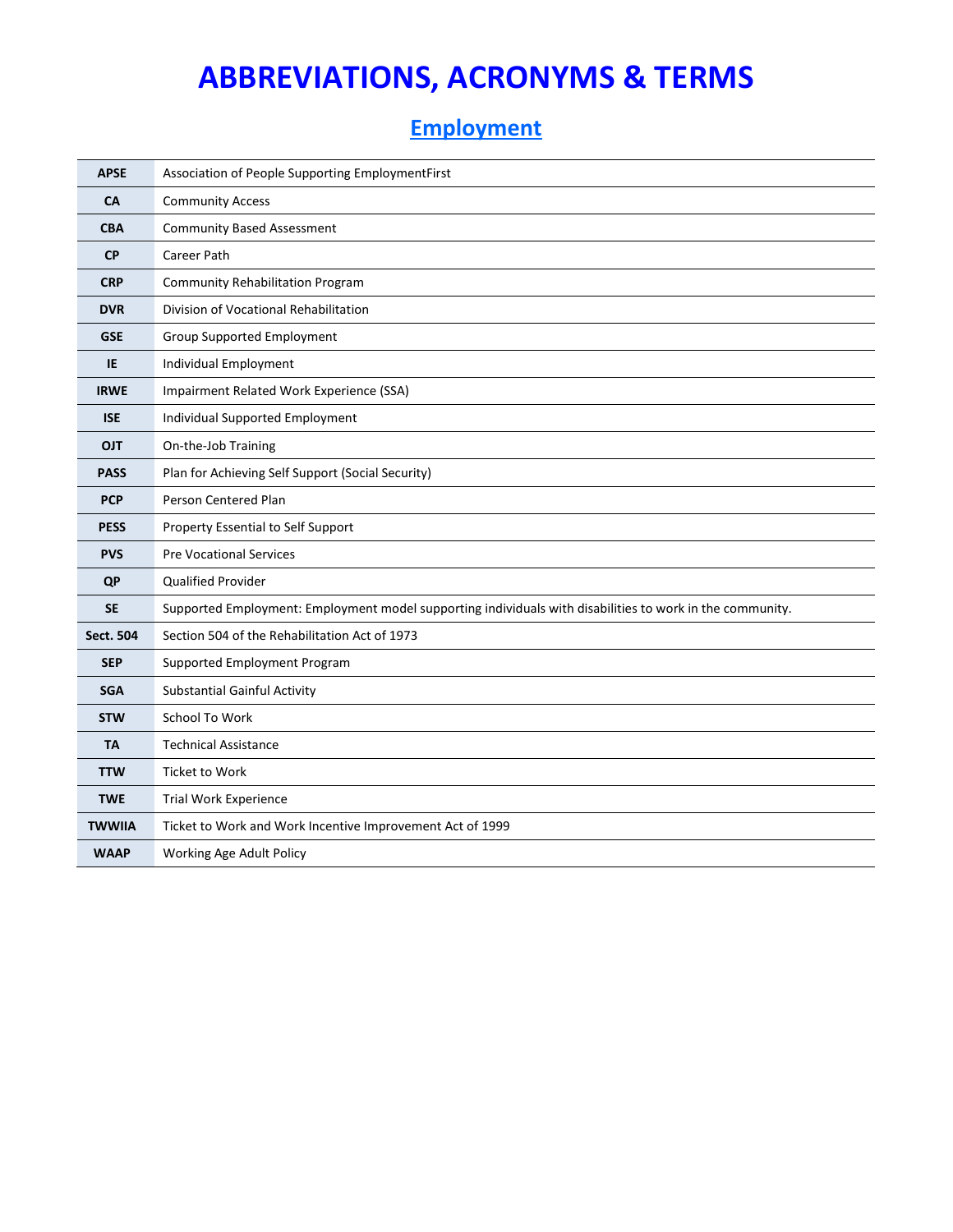### **Developmental Disabilities Administration (DDA)**

| <b>BIENNIUM</b> | Two year fiscal planning periods running from July 1st of the odd year to June 30 <sup>th</sup>                                                                                                                                                                          |
|-----------------|--------------------------------------------------------------------------------------------------------------------------------------------------------------------------------------------------------------------------------------------------------------------------|
| <b>BIP</b>      | <b>Behavior Intervention Plan</b>                                                                                                                                                                                                                                        |
| <b>BMP</b>      | Behavior Management Plan                                                                                                                                                                                                                                                 |
| <b>CARE</b>     | Comprehensive Assessment Reporting and Evaluation (DDA) Developmental Disabilities Administration                                                                                                                                                                        |
| <b>CFCO</b>     | <b>Community First Choice Option</b>                                                                                                                                                                                                                                     |
| <b>CFH</b>      | Child Foster Home                                                                                                                                                                                                                                                        |
| <b>CH</b>       | <b>Companion Home</b>                                                                                                                                                                                                                                                    |
| <b>CIIBS</b>    | Children's Intensive In-Home Behavior Supports (DDA waiver) Developmental Disabilities Administration                                                                                                                                                                    |
| <b>CMIS</b>     | Client Management Information System (DDA) Developmental Disabilities Administration                                                                                                                                                                                     |
| <b>CN</b>       | Categorically Needy (Medicaid)                                                                                                                                                                                                                                           |
| <b>CNA</b>      | <b>Comprehensive Needs Assessment</b>                                                                                                                                                                                                                                    |
| <b>COPES</b>    | <b>Community Options Program Entry System</b>                                                                                                                                                                                                                            |
| <b>CORE</b>     | One of the Medicaid Waiver levels                                                                                                                                                                                                                                        |
| <b>CSA</b>      | <b>Community Service Authorization</b>                                                                                                                                                                                                                                   |
| <b>DOWNSIZE</b> | Refers to the "reduction in population of state institutions (RHCs), nursing homes (SNFs), or Institutions for the Mentally<br>Retarded (IMRs) characterizing the movement away from segregated/congregated settings toward individualized<br>community-based services". |
| <b>EBP</b>      | <b>Evidence Based Practice</b>                                                                                                                                                                                                                                           |
| <b>ECR</b>      | <b>Electronic Client Record</b>                                                                                                                                                                                                                                          |
| <b>EPSDT</b>    | Early Periodic Screening, Diagnosis and Treatment                                                                                                                                                                                                                        |
| <b>ETP</b>      | <b>Exception to Policy</b>                                                                                                                                                                                                                                               |
| <b>ETR</b>      | <b>Exception to Rule</b>                                                                                                                                                                                                                                                 |
| <b>FBA</b>      | <b>Functional Behavioral Assessment</b>                                                                                                                                                                                                                                  |
| <b>FSP</b>      | <b>Family Support Plan</b>                                                                                                                                                                                                                                               |
| <b>HCBS</b>     | Home and Community Based Services (Waiver Program)                                                                                                                                                                                                                       |
| <b>HCRR</b>     | Home Care Referral Registry                                                                                                                                                                                                                                              |
| <b>ICAP</b>     | Inventory of Client and Agency Planning                                                                                                                                                                                                                                  |
| ICF/ID          | Intermediate Care Facility for person with Intellectual Disability                                                                                                                                                                                                       |
| <b>IDT</b>      | Interdisciplinary Team                                                                                                                                                                                                                                                   |
| <b>IFS</b>      | Individual and Family Service waiver (DDA) Developmental Disabilities Administration                                                                                                                                                                                     |
| <b>IFSP</b>     | Individual Family Service Plan (Birth to age 3)                                                                                                                                                                                                                          |
| IP              | <b>Individual Provider</b>                                                                                                                                                                                                                                               |
| <b>IR</b>       | Incident Report                                                                                                                                                                                                                                                          |
| <b>IRC</b>      | Internet Relay Chat                                                                                                                                                                                                                                                      |
| <b>ISP</b>      | Individual Support Plan - Individualized planning process used by DDA                                                                                                                                                                                                    |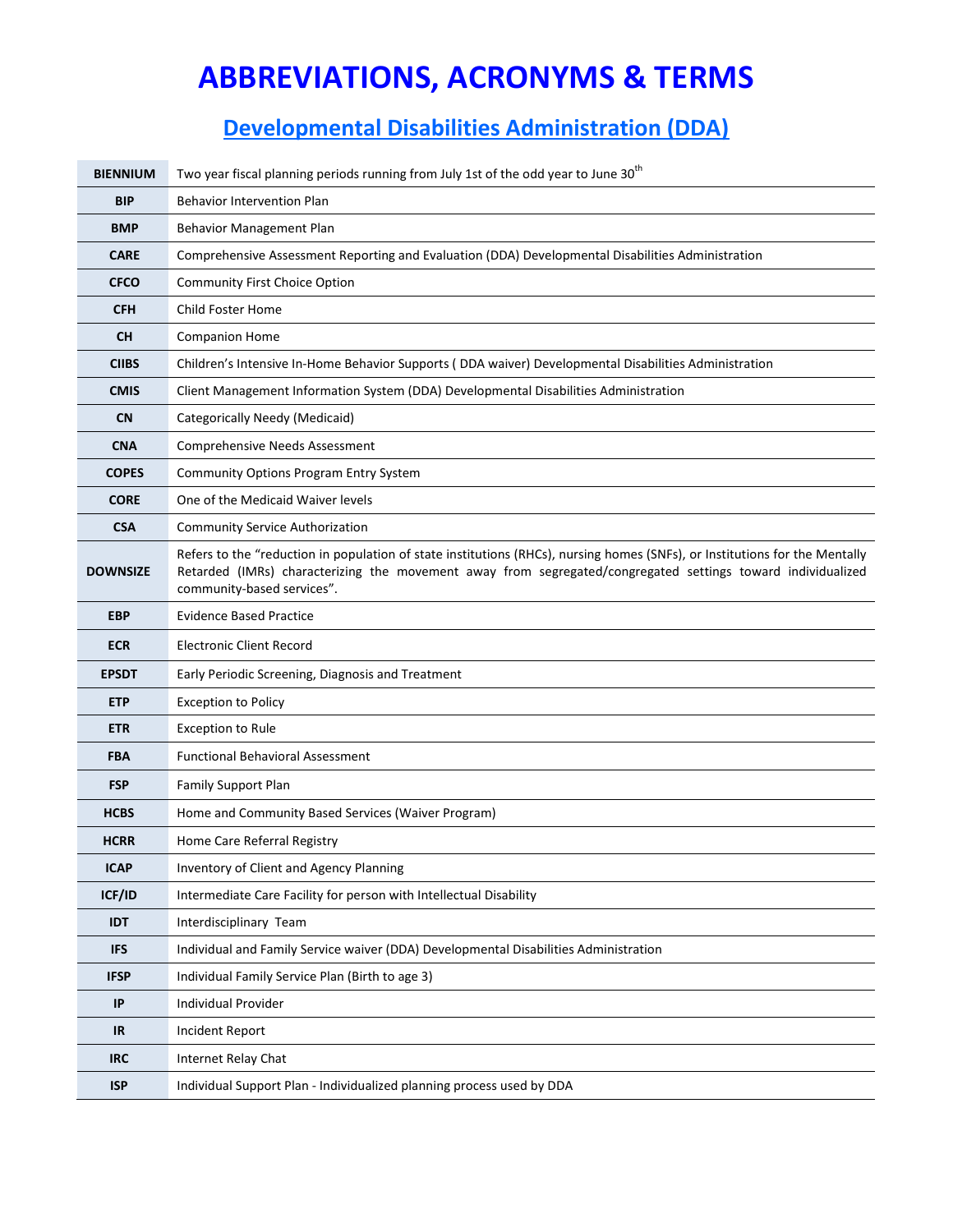| <b>LRE</b>  | Least Restrictive Environment                                                                                                                                               |
|-------------|-----------------------------------------------------------------------------------------------------------------------------------------------------------------------------|
| <b>LSR</b>  | Licensed Staffed Residential Home (for children and youth)                                                                                                                  |
| <b>MOE</b>  | <b>Maintenance of Effort</b>                                                                                                                                                |
| <b>MOU</b>  | Memorandum of Understanding                                                                                                                                                 |
| <b>MPC</b>  | <b>Medicaid Personal Care</b>                                                                                                                                               |
| <b>NCI</b>  | <b>National Core Indicators</b>                                                                                                                                             |
| <b>NPS</b>  | No Paid Services                                                                                                                                                            |
| <b>NSA</b>  | Necessary Supplemental Accommodation                                                                                                                                        |
| <b>PAN</b>  | Planned Action Notice (DDA) Developmental Disabilities Administration                                                                                                       |
| <b>PBSP</b> | Positive Behavioral Support Plan                                                                                                                                            |
| <b>PCA</b>  | <b>Personal Care Assessment</b>                                                                                                                                             |
| <b>PCP</b>  | Person Centered Plan                                                                                                                                                        |
| <b>POC</b>  | Plan of Care (DDA) Developmental Disabilities Administration                                                                                                                |
| QA          | <b>Quality Assurance</b>                                                                                                                                                    |
| QCC         | Quality Control and Compliance                                                                                                                                              |
| <b>RC</b>   | <b>Respite Care</b>                                                                                                                                                         |
| <b>RCL</b>  | Roads to Community Living                                                                                                                                                   |
| <b>SER</b>  | Service Episode Record                                                                                                                                                      |
| <b>SIS</b>  | <b>Support Intensity Scale</b>                                                                                                                                              |
| <b>SL</b>   | <b>Supportive Living</b>                                                                                                                                                    |
| <b>SLA</b>  | Service Level Assessment                                                                                                                                                    |
| <b>SLAM</b> | Service Level Assessment Model (DDA) Developmental Disabilities Administration                                                                                              |
| <b>SOF</b>  | <b>State Operated Facility</b>                                                                                                                                              |
| <b>SOLA</b> | State Operated Living Alternative - Community residential living alternatives staffed by state employees, supporting<br>individuals who moved out of institutionalized care |
| <b>SSP</b>  | State Supplemental Payment Program                                                                                                                                          |
| <b>WPC</b>  | <b>Waiver Personal Care</b>                                                                                                                                                 |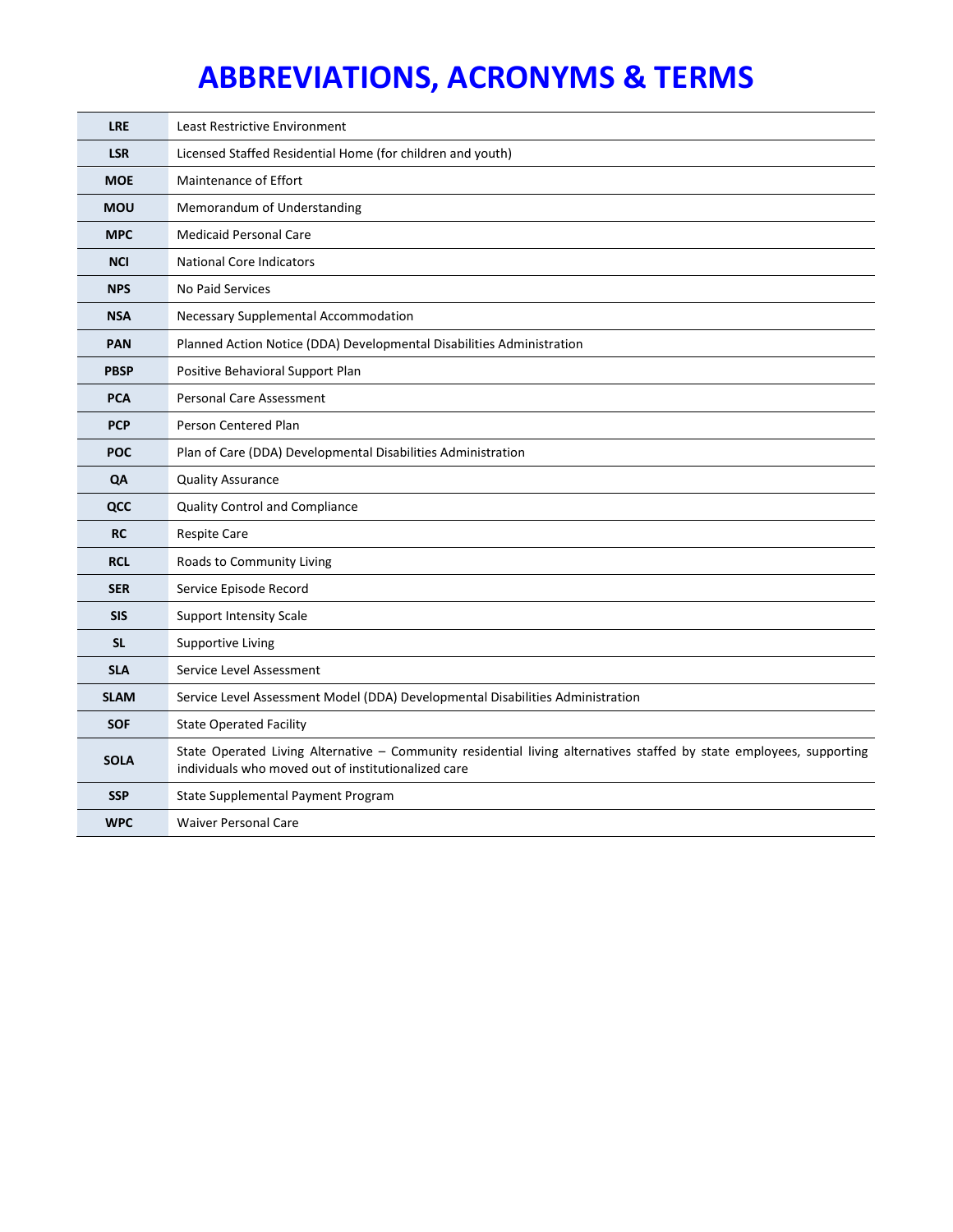### **Residential Terms**

| <b>AFH</b>    | Adult Family Home - As licensed by DSHS                       |
|---------------|---------------------------------------------------------------|
| <b>ALS</b>    | <b>Alternative Living Services</b>                            |
| <b>CCF</b>    | Congregate Care Facility                                      |
| <b>CH</b>     | <b>Companion Home</b>                                         |
| <b>CPP</b>    | <b>Community Protection Program</b>                           |
| <b>GH</b>     | Group Home                                                    |
| ICF/MR        | Intermediate Care Facility for person with Mental Retardation |
| <b>LTC</b>    | Long Term Care                                                |
| <b>LTCO</b>   | Long-Term Care Ombudsman                                      |
| <b>LTCRRA</b> | Long-Term Care Resident Rights Act                            |
| <b>NH</b>     | <b>Nursing Home</b>                                           |
| <b>RHC</b>    | <b>Residential Habilitation Center</b>                        |
| <b>SNF</b>    | <b>Skilled Nursing Facility</b>                               |
| <b>SOLA</b>   | <b>State Operated Living Alternative</b>                      |
| <b>VPP</b>    | Voluntary Placement Program                                   |
| <b>VPS</b>    | <b>Voluntary Placement Services</b>                           |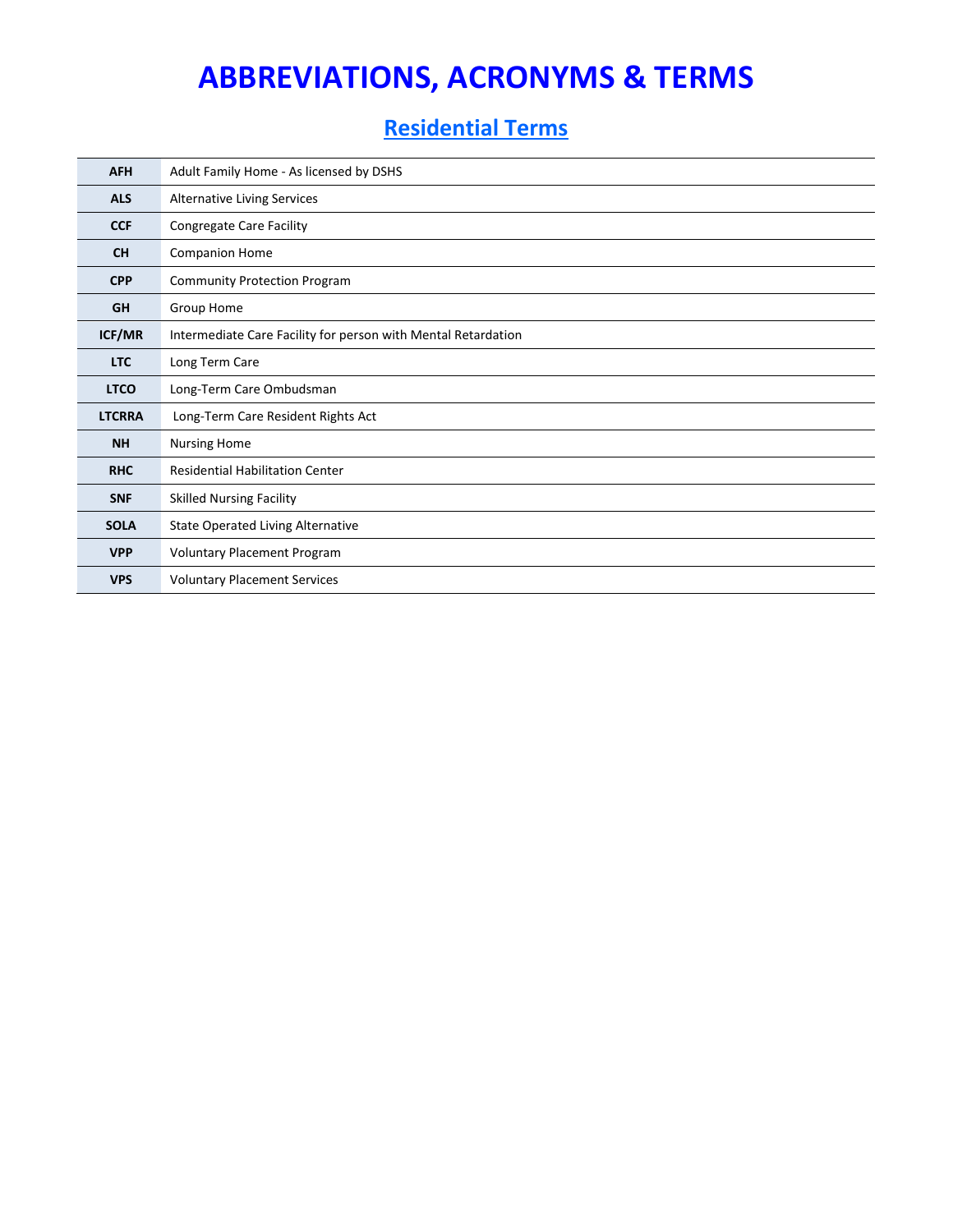### **Educational Terms**

| <b>ABC</b>    | Antecedent, Behavior, Consequence                                                                                      |
|---------------|------------------------------------------------------------------------------------------------------------------------|
| <b>APE</b>    | <b>Adaptive Physical Education</b>                                                                                     |
| <b>ATP</b>    | <b>Adult Transition Program</b>                                                                                        |
| <b>AYP</b>    | <b>Adequate Yearly Progress</b>                                                                                        |
| <b>BIP</b>    | <b>Behavioral Intervention Plan</b>                                                                                    |
| <b>BMP</b>    | Behavior Management Plan                                                                                               |
| <b>CIA</b>    | Certificate of Individual Achievement                                                                                  |
| <b>DTT</b>    | <b>Discrete Trial Training</b>                                                                                         |
| <b>EBP</b>    | <b>Evidence Based Practice</b>                                                                                         |
| EI.           | Early Intervention                                                                                                     |
| <b>EIBI</b>   | Early Intensive Behavioral Intervention                                                                                |
| <b>EPSDT</b>  | Early Periodic Screening, Diagnosis and Treatment                                                                      |
| <b>ESD</b>    | <b>Educational Service District</b>                                                                                    |
| <b>ESY</b>    | <b>Extended School Year</b>                                                                                            |
| <b>FAPE</b>   | Free Appropriate Public Education - Guaranteed as mandated in PL 94-142                                                |
| <b>FBA</b>    | <b>Functional Behavioral Assessment</b>                                                                                |
| IA            | <b>Instructional Assistant</b>                                                                                         |
| <b>IDEA</b>   | Individuals with Disabilities Education Act- Part of Public Law 99-457 mandating transition services for HS Graduates. |
| <b>IDEIA</b>  | Individuals with Disabilities Education Improvement Act                                                                |
| <b>IEP</b>    | Individualized Education Plan/Program                                                                                  |
| IQ            | Intelligence Quotient                                                                                                  |
| <b>LAP</b>    | Learning Assistance Program                                                                                            |
| <b>LRE</b>    | Least Restrictive Environment                                                                                          |
| <b>PALS</b>   | Peer-Assisted Learning System                                                                                          |
| <b>PBIP</b>   | Positive Behavior Intervention Plan                                                                                    |
| <b>PECS</b>   | Picture Exchange Communication System                                                                                  |
| PL 105-115    | Individuals with Disabilities Education Act of 1997 (formerly PL 101-476)                                              |
| PL 105-476    | Individuals with Disabilities Education Act of 1990 (formerly PL 94-142 and 99-457)                                    |
| PL 94-142     | Education of Handicapped Children Act of 1975 (now PL101-476)                                                          |
| PL 99-457     | Education of Handicapped Amendment of 1986 (now PL101-476)                                                             |
| <b>PRT</b>    | <b>Pivotal Response Training</b>                                                                                       |
| <b>SDI</b>    | Specifically Designed Instruction                                                                                      |
| <b>SPED</b>   | <b>Special Education</b>                                                                                               |
| <b>STW</b>    | School-To-Work                                                                                                         |
| <b>TEACCH</b> | Treatment and Education of Autistic and related Communication-handicapped Children                                     |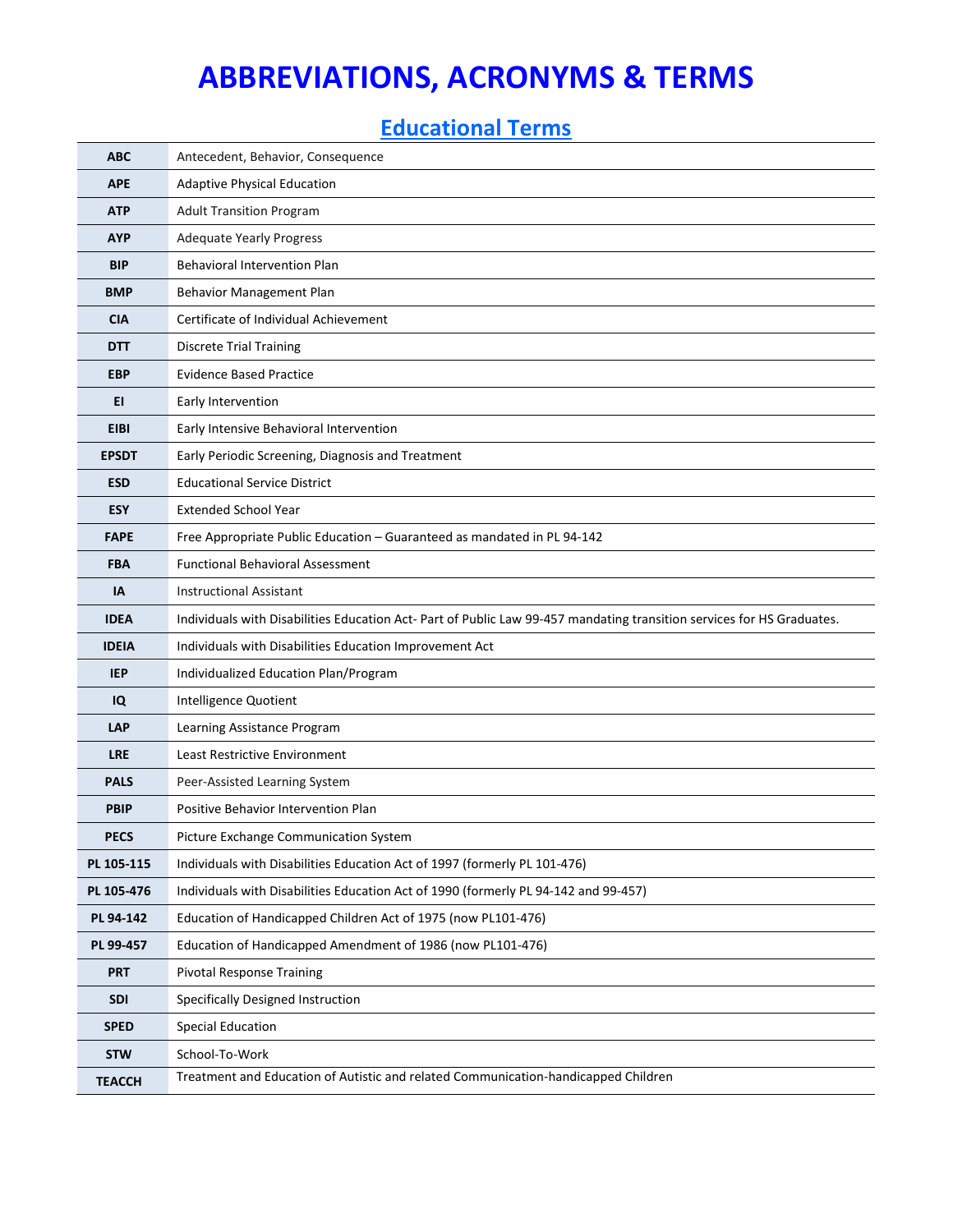### **Legislative Legal Terms**

| <b>ADA</b>    | Americans with Disabilities Act                                                   |
|---------------|-----------------------------------------------------------------------------------|
| AG            | <b>Attorney General</b>                                                           |
| <b>AGI</b>    | <b>Adjusted Gross Income</b>                                                      |
| ALJ           | Administrative Law Judge                                                          |
| <b>CRA</b>    | Civil Rights Act                                                                  |
| <b>DD Act</b> | Developmental Disabilities Assistance and Bill of Rights Act                      |
| <b>ESHB</b>   | Engrossed Substitute House Bill                                                   |
| <b>ESSB</b>   | <b>Engrossed Substitute Senate Bill</b>                                           |
| <b>FERPA</b>  | Federal Education Rights and Privacy Act                                          |
| <b>FMAP</b>   | <b>Federal Medicaid Assistance Percentages</b>                                    |
| <b>FOIA</b>   | Freedom of Information Act                                                        |
| <b>FPL</b>    | Federal Poverty Level                                                             |
| <b>FTE</b>    | <b>Full Time Equivalent</b>                                                       |
| <b>FY</b>     | <b>Fiscal Year</b>                                                                |
| <b>GAL</b>    | Guardian Ad Litem                                                                 |
| GA-U          | General Assistance Unemployable (now Medicaid Care Services MCS)                  |
| <b>HAVA</b>   | Help America Vote Act                                                             |
| <b>HB</b>     | House Bill                                                                        |
| <b>IDEA</b>   | Individuals with Disabilities Education Act                                       |
| <b>IDEIA</b>  | Individuals with Disabilities Education Improvement Act                           |
| <b>JLARC</b>  | Joint Legislative Audit & Review Committee                                        |
| LA            | Legislative Assistant                                                             |
| <b>LEAP</b>   | Legislative Evaluation and Accountability Program                                 |
| <b>MCS</b>    | <b>Medical Care Services</b>                                                      |
| <b>MFP</b>    | Money Follows the Person                                                          |
| <b>MOE</b>    | Maintenance of Effort                                                             |
| <b>MOU</b>    | Memorandum of Understanding                                                       |
| <b>NCLB</b>   | No Child Left Behind                                                              |
| <b>NPS</b>    | No Paid Services                                                                  |
| <b>PDC</b>    | Public Disclosure Commission                                                      |
| PL            | Public Law                                                                        |
| PL 105-15     | Individuals with Disabilities Education Act of 1997 (formerly PL 101-476)         |
| PL 105-476    | Individuals with Disabilities Education Act of 1990 (formerly PL 94-142 & 99-457) |
| PL 94-142     | Education of Handicapped Children Act of 1975 (now PL 101-476)                    |
| PL 99-457     | Education of the Handicapped Amendment of 1986 (now PL 101-476)                   |